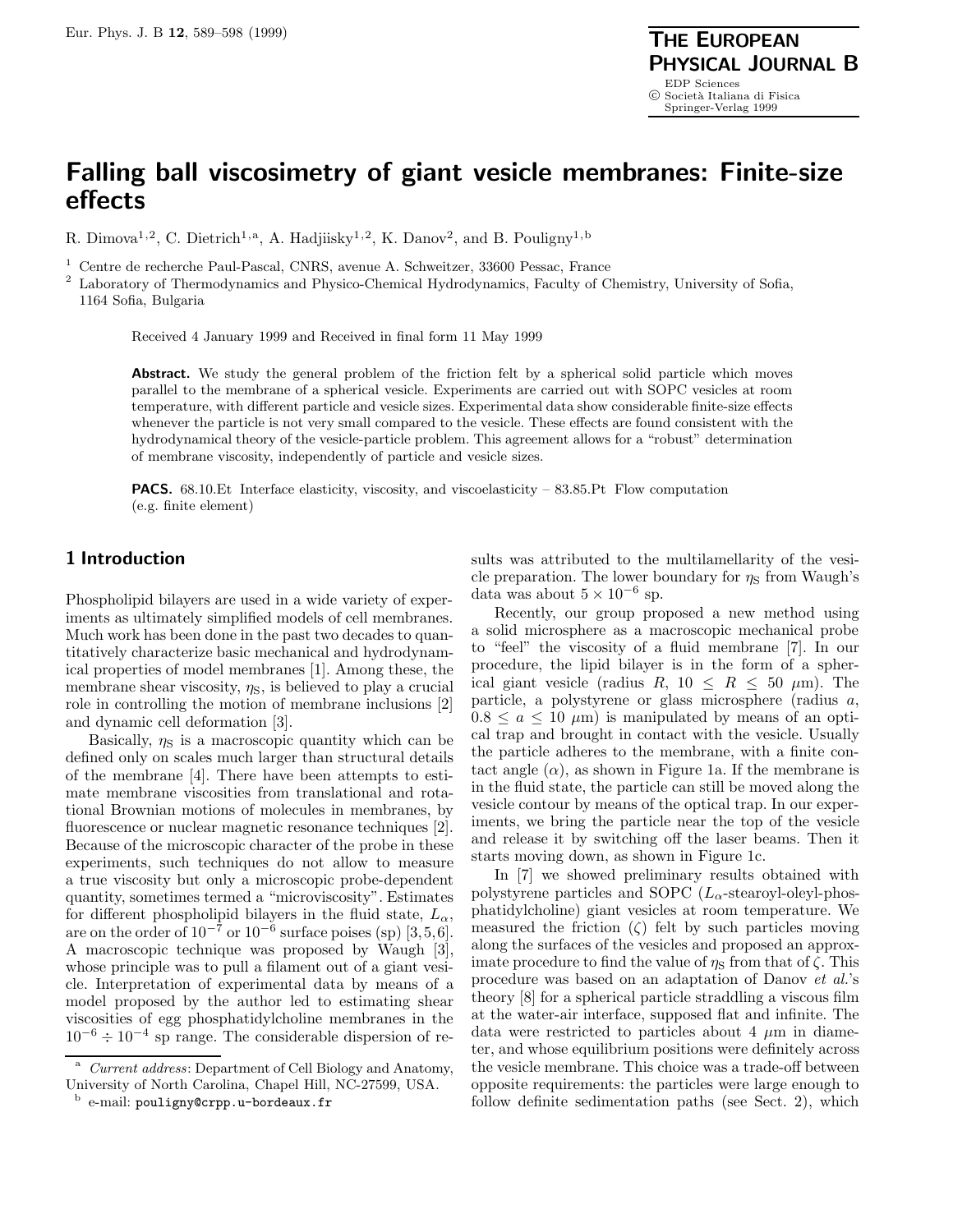590 The European Physical Journal B



allowed for a straightforward determination of  $\zeta$ . On the other hand, they were small enough  $(a/R \leq 0.1)$  for the approximation of a flat infinite interface to be acceptable. The smallness of the size ratio  $(a/R)$  and the fact that the contact angle was not too far from 90◦ were required conditions in the adaptation of Danov et al.'s theory.

In this paper, we address the vesicle-particle problem in the most general way, with no restriction on the particle size and position. As we will see, the finiteness of the vesicle size greatly influences the friction felt by large particles. We interpret our results by means of the full hydrodynamical theory of the vesicle-particle problem [9] and arrive at a "robust" (i.e. independent of particle size) determination of the membrane shear viscosity.

The paper is organized as follows: in Section 2, we briefly describe our experimental procedure, from sample preparation to particle path analysis and determination of particle friction. Results (in terms of measured frictions) obtained with polystyrene particles, from about 1 to 10  $\mu$ m in radius, and SOPC vesicles at room temperature, are given in Section 3. Section 4 is on theory and extraction of the membrane shear viscosity from measured frictions. This section does not dwell deeply on the theory hardware, which is the matter of a dedicated paper [9]. Instead, we just state the basic assumptions and definitions, and outline the numerical results of direct interest to our application. Our results (in terms of  $\eta_s$  values) are discussed in Section 5. Main features of this work are summarized in Section 6.

# **2 Experimental procedure**

#### **2.1 Sample**

The vesicles are prepared using the electroformation method [10], in an optical glass cuvette. Details about the cell geometry can be found in [11]. Electrodes are made of two horizontal parallel platinum wires. Electroformation generates a cluster of vesicles of different sizes. Spherical giant vesicles are found in the outer region of this cluster. Such vesicles have their rear sides connected to the cluster apparently through a few points (hard sphere contacts) or, in some cases, by definite contact zones. These show up in the microscope image as zones of low curvature and high contrast.

**Fig. 1.** (a) Example of a latex particle attached to a giant SOPC vesicle. The apparent composite structure of the particle (black and white circular zones) is an artifact due to phase contrast microscopy. (b) Definition of particle penetration (see Eq. (1)). (c) Schematic representation of a particle trajectory on the vesicle surface.

We select a giant vesicle for experimenting with a microsphere. In general, we eliminate vesicles containing well visible substructures (smaller vesicles or lipid aggregates). An unusually large contrast of the vesicle contour is an indication of multilamellarity and results in rejection too.

After a vesicle has been selected, a small volume of a latex particle suspension (again see [11] for details) is injected far (about 20 mm) from the electrodes. There, a particle is picked up by means of a long-working-distance optical trap [12] and is conveyed to the cluster region. Before contact with the cluster, we perform a calibration experiment to measure the particle friction in bulk water  $(\zeta_0)$ , following the procedure described in Section 2.2. Afterwards, the particle is brought in contact with the outer side of the selected vesicle, near the vesicle "equator" (see Fig. 1c). As described in [11], the particle jumps out of the optical trap and adheres to the lipid membrane. Usually, it stabilizes itself across the vesicle contour with a finite contact angle  $(\alpha)$ . Adhesion dynamics may feature different steps [11], but after equilibrium has been reached  $\alpha$ takes on a constant value (see Fig. 1a). This value is not universal, as it depends much on the initial vesicle tension and the nature of the particle surface. Since SOPC membranes are fluid at room temperature, the particle can be moved along the vesicle surface by means of the optical trap. We release it at some point  $(\theta_0, \varphi_0)$  (see Fig. 1 for the definition of polar angles) by switching off the laser trap. Afterwards, the particle starts moving, under the influence of gravity and thermal agitation.

The intersection of the vesicle contour with the particle defines a contact line. Experiments carried out by Dietrich et al. [11] on "3-body" systems, either a particle with 2 vesicles or 2 particles on a single vesicle, indicate that the contact line is "pinned" [13] to the particle surface. A consequence of contact-line-pinning is that the particle cannot move radially ( $\alpha$  is constant) and can rotate only around the radial axis  $(R$  in Fig. 1c). Rolling motion, *i.e.* around an axis perpendicular to  $\tilde{R}$ , is forbidden.

The particle-vesicle configuration can be defined by  $\alpha$ , but we prefer to measure the penetration  $(Z)$  of the particle across the membrane, because this is the parameter most directly felt by the experimentalist. Z is defined by:

$$
Z = 1 - \frac{CM}{a},\tag{1}
$$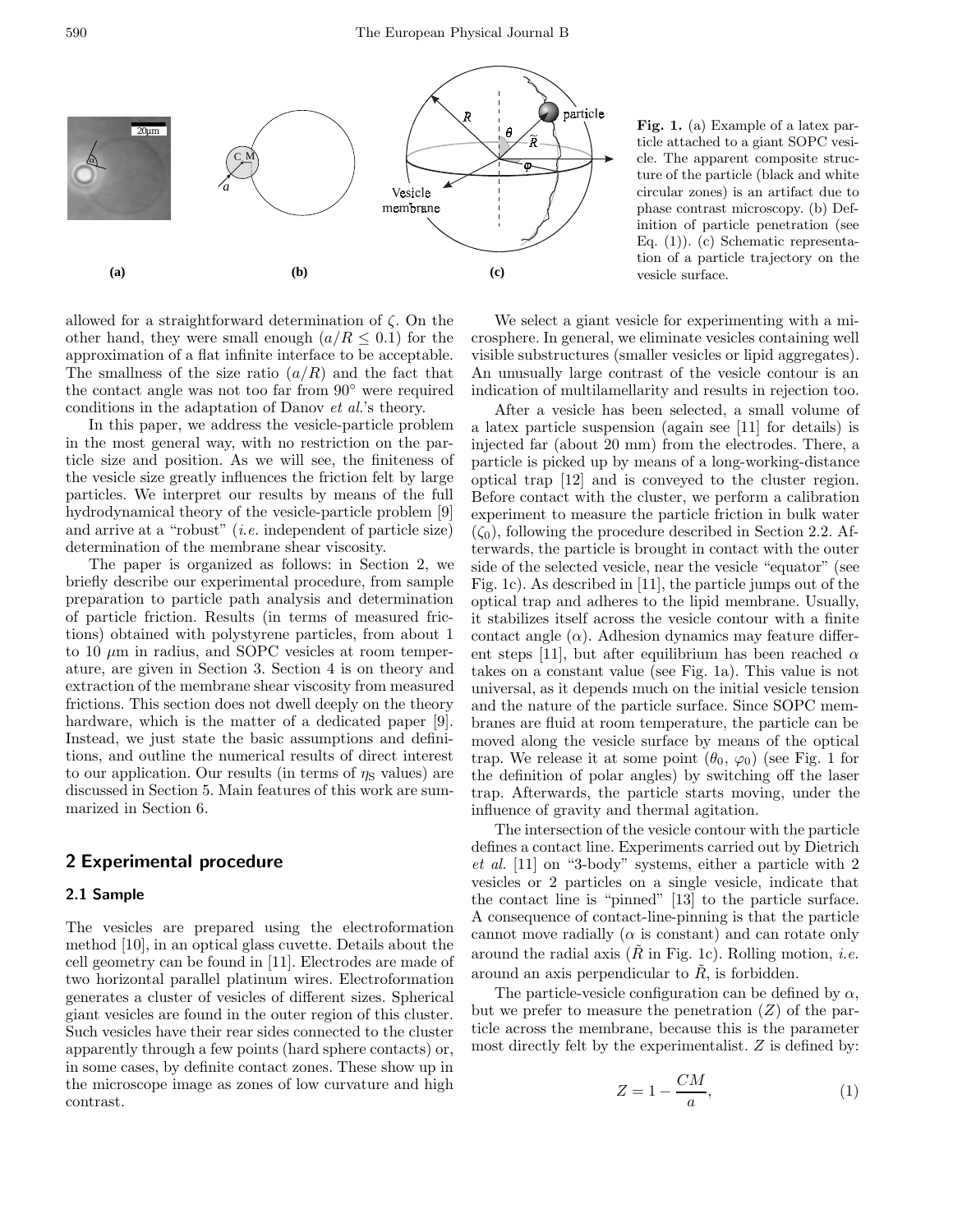

**Fig. 2.** Examples of particle trajectories. (a) Heavy particle  $(a =$  $5.9 \ \mu \text{m}, R = 32.1 \ \mu \text{m}, Pe = 35 \ 000$ . (b) Brownian particle ( $a = 0.8 \mu$ m,  $R = 18.3 \mu \text{m}$ ,  $Pe = 50$ ). (c) The heavy particle path is well fitted to by the sedimentation equation (Eq. (3) in text). (d) Statistical analysis of the Brownian particle path.

where  $CM$  is the distance between the plane containing the membrane-particle contact line and the particle center (see Fig. 1b).  $CM$  is positive when C is exterior to the vesicle and negative otherwise. Z varies between 0 and 2. These limits correspond to the particle being tangent to the vesicle, externally and internally, respectively.  $Z = 1$ means that the particle center is exactly on the vesicle contour. Z is measured within  $\pm 5\%$  for the largest particles  $(a \approx 10 \mu m)$ . The error increases much when a decreases: with small particles  $(a \approx 1 \ \mu\text{m})$ , we cannot do better than discerning outside  $(0 \le Z \le 1)$ , medium  $(Z \cong 1)$  and inside  $(1 \leq Z \leq 2)$  particle positions.

#### **2.2 Particle trajectories**

#### 2.2.1 Recording

The sample is observed from above through the upper microscope objective of the optical trap [12], either in amplitude or phase contrast. Images are captured by a CCD camera and digitized (8 bits at video rate). A focussed image of a latex particle features a bright central zone. A tracking software (I2S) determines the coordinates  $(x, y)$ of the center of mass of this zone every 4 video frames. The error in x or y is about  $\pm 0.2 \ \mu m$  [14]. Basically, we record a projection of the particle path in the vesicle equatorial plane. It is not possible to automatically track a particle from top to bottom of a giant vesicle, because it progressively gets out of focus when loosing altitude. For this reason, it is necessary to re-adjust the vertical position of the sample cuvette a few times during particle motion; the full sedimentation trajectory is obtained by assembling the corresponding recorded tracks. Two examples of

trajectories are shown in Figures 2a and 2b, for a large  $(a = 5.9 \mu m)$  and a small  $(a = 0.8 \mu m)$  particle, respectively. There is very few Brownian noise in Figure 2a. The large particle essentially follows a meridian of the vesicle: this is an example of a nearly pure sedimentation path. Conversely, the path in Figure 2b is dominated by Brownian excursions, i.e. particle diffusion.

## 2.2.2 Analysis

In the pure sedimentation limit, the particle trajectory is the solution of the simple mechanical equation of motion:

$$
\tilde{m}g\sin\theta = \zeta \tilde{R}\frac{\mathrm{d}\theta}{\mathrm{d}t} \,. \tag{2}
$$

Here  $\tilde{m}g$  is the particle weight corrected for buoyancy,  $\theta$ is the polar angle defined in Figure 1c,  $t$  is the time and  $R$  is the distance between the vesicle and particle centers. Inertia is neglected because of the very small sizes and velocities involved in experiments. Equation (2) is easily integrated in spherical coordinates and gives:

$$
f[\theta(t)] = f(\theta_0) - \frac{t}{\tau}, \qquad (3)
$$

where  $\tau = R\zeta/\tilde{m}g$  is the characteristic time of sedimentation and  $f(\theta) = a \tanh(\cos \theta)$ .

Figure 2c shows the distance of the particle to the z axis,  $d = R \sin \theta$ , as a function of time, for the example of Figure 2a. The solid line is obtained by fitting equation (3) to the experimental points. The agreement is excellent and gives  $\tau = 14.7$  s within  $\pm 1.5\%$ .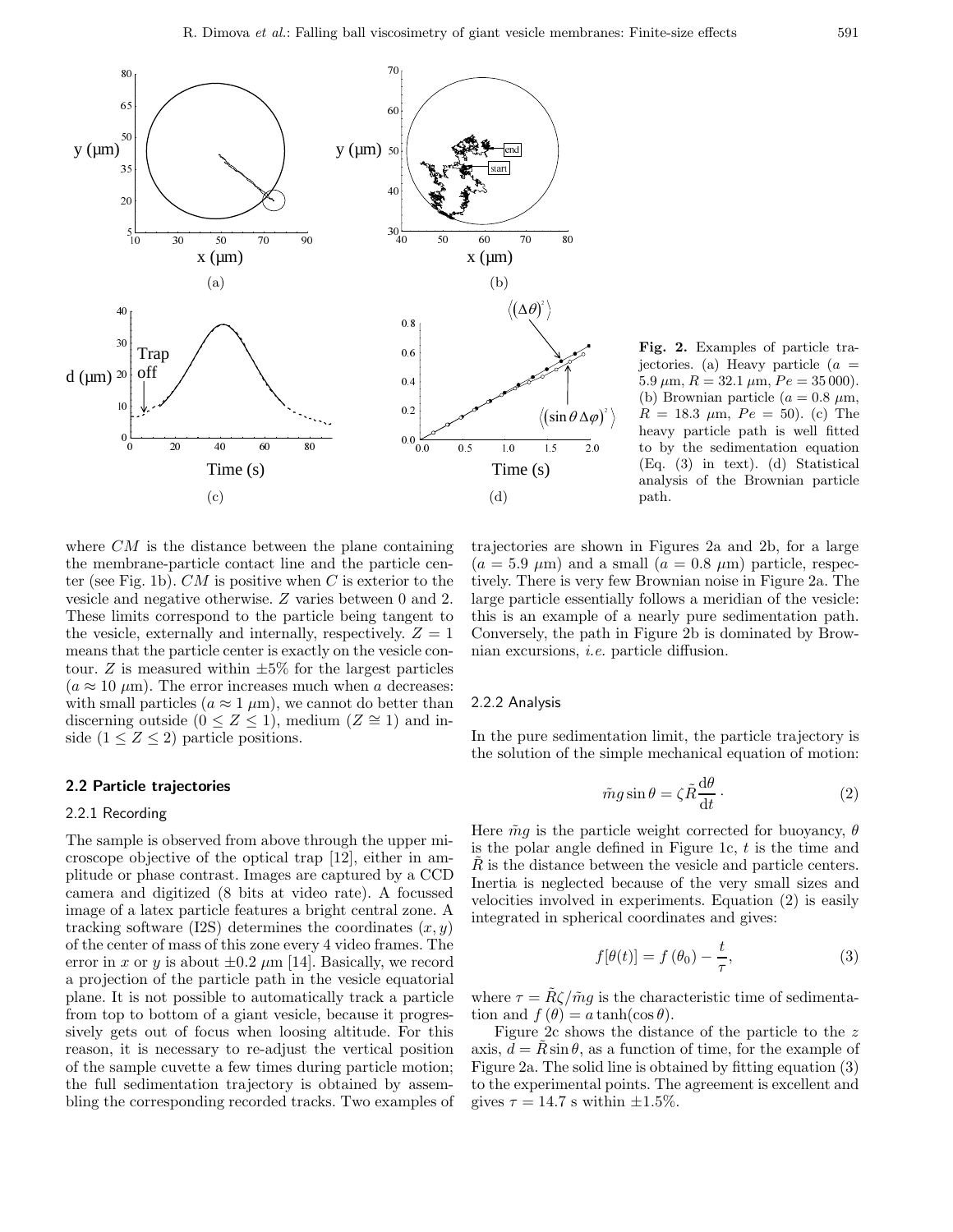The relevant quantity for membrane viscosimetry is the ratio of  $\zeta$ , the friction felt by the particle bound to the vesicle, to the reference friction,  $\zeta_0 = 6\pi\eta a$  in bulk water  $(\eta)$  is the viscosity of water). In the calibration experiment, we measure the sedimentation velocity of the particle in bulk water:  $v_{\rm S} = \tilde{m}g/\zeta_0$ . The procedure is as follows: after particle release from the optical trap at time  $t_0$  and altitude  $z_0$ , the sample cuvette is moved vertically (lifted up) to bring a different plane,  $z_1$ , in focus [15]. We measure the instant  $t_1$  at which the particle passes through this plane, and repeat the procedure for different planes. We thus build  $z(t)$ , the particle sedimentation trajectory in bulk water. A linear fit then gives  $v<sub>S</sub> = dz/dt$ . With a large particle, such as that in Figure 2a,  $v<sub>S</sub>$  is measured within  $\pm 0.5\%$ . In this example,  $\overline{\zeta} = \zeta/\zeta_0 = v_S \tau/\overline{R}$  is found  $= 1.3$ .

In the case of a small particle (Fig. 2b), large Brownian excursions make the determination of  $\tau$  and  $v_s$  very difficult, if not impossible. The friction is more conveniently found from the particle translational diffusion coefficient, D, through the Einstein relation,  $D = k_BT/\zeta$  (here  $k_B$  is the Boltzmann constant and  $T$  is the absolute temperature). Let  $\Delta\varphi_i = \varphi - \varphi_i$  and  $\Delta\theta_i = \theta - \theta_i$  be the excursions of the particle position around a point  $(\theta_i, \varphi_i)$  of the trajectory in a time interval  $\Delta t$ . We expect:

$$
\langle (\Delta \theta)^2 \rangle = \langle [(\sin \theta) \Delta \varphi]^2 \rangle = \frac{2D}{\tilde{R}^2} \Delta t,\tag{4}
$$

in the  $\Delta t \rightarrow 0$  limit. In equation (4), the averages are calculated on a single path, by summation on the ensemble of couples  $(\Delta \theta_i, \Delta \varphi_i)$  corresponding to a given  $\Delta t$  [16]. Figure 2d shows the result of this analysis for the example of Figure 2b. Both second order moments,  $\langle (\Delta \theta)^2 \rangle$ and  $\langle (\sin \theta \Delta \varphi)^2 \rangle$  converge to a common linear behavior for  $\Delta t \leq 1$  second, giving  $D = 0.16 \ (\mu \text{m})^2/\text{s}$ . In the calibration procedure, we observe the Brownian motion of the particle in bulk water. We analyze the horizontal excursions in the same way, to find the reference diffusivity  $D_0$ :

$$
\langle (\Delta x)^2 \rangle = \langle (\Delta y)^2 \rangle = 2D_0 \Delta t \tag{5}
$$

in the  $\Delta t \rightarrow 0$  limit. For small particles, about 1  $\mu$ m in radius,  $D_0$  and D are found within  $\pm 5\%$ . The relative friction, which is simply  $\zeta = D_0/D$ , is thus measured within  $\pm 10\%$ .

The two examples shown in Figure 2 correspond to a "heavy" (Fig. 2a) and a Brownian (Fig. 2b) particle. In Figure 2a, the motion is driven essentially by  $q$ , with a small thermal noise. The motion in Figure 2b is essentially thermal noise, with a slow drift caused by g. For particles of intermediate sizes ( $a \approx 2 \mu m$ ), both mechanisms influence much the particle motion. When the particle moves in a homogeneous unbounded medium (bulk water in our situation), the average particle path,  $\langle r(t) \rangle$ , coincides with the sedimentation path,  $z_S(t) = v_S(t - t_0)$  [17]. In other words, averaging results in decoupling sedimentation and Brownian motion, which makes the measurement of  $v<sub>S</sub>$ straightforward. When the particle motion is restrained to the surface of a sphere, the situation is more complex because the average path, which we may define as

 $\langle f[\theta(t)]\rangle$ , does not coincide with the sedimentation path,  $f_{\rm S}(t)$  (given by Eq. (2) right-hand side) [7,18]. In practice, this means that equation (2) cannot be fitted to the particle mean path whatever  $\theta$  in general. Fortunately,  $\langle f|\theta(t)|\rangle$  coincides approximately with  $f_{\rm S}(t)$  near  $\theta = \pi/2$ (the vesicle equator), provided that the particle be "heavy enough" [7,18]. The particle "heaviness" is measured by the parameter  $Pe = \tilde{m} g R / k_{\rm B} T$ , which is the Peclet number in our problem. We find that  $\tau$  can be found within a few percent using equation (2) whenever  $Pe \ge 100$ . With latex particles, this means  $a \geq 2 \mu$ m. With smaller particles, analysis of the Brownian motion (Eq. (3)) is preferable because the experimental error on  $D$  is smaller than that on  $\tau$ .

## **3 Results**

We measured reduced frictions,  $\overline{\zeta}$ , for particle radii between 0.8 and 10  $\mu$ m and vesicle radii between 12 and 53  $\mu$ m. Results are shown in Figure 3a as  $\zeta$  versus Z, for different  $R/a$  ratios. Results for ingested particles  $(Z = 2)$ are outlined in Figure 3b.

Values of  $\overline{\zeta}$  range from about  $(1.2 \pm 0.1)$  to  $(3.4 \pm 0.1)$ . In spite of a large scatter, examination of the graphs leads to identifying two main trends:

- **–** Particle much smaller than the host vesicle (say R/a ≥ 7 in Fig. 3a): the particle feels a small increase in hydrodynamic drag between water and the situation across a vesicle membrane. The excess friction,  $\overline{\zeta}^{\text{exc}} =$  $\overline{\zeta}$  – 1, is about 0.3 (within  $\pm 30\%$ ), with no obvious dependence on the particle penetration. There is only a slight increase of  $\overline{\zeta}$  near  $Z = 2$ .
- *Large particles* (say  $R/a \leq 7$  in Fig. 3a): in this case, the friction depends very much on Z. When the particle is outside the vesicle  $(Z \cong 0), \overline{\zeta}$  is about the same as with small particles. But  $\overline{\zeta}$  is considerably larger (up to about 3.5) in the opposite situation of an ingested particle  $(Z \cong 2)$ . This tendency obviously increases when  $R/a$  decreases, as shown in Figure 3b for the case of ingested particles.

To summarize, we observe that  $\overline{\zeta}$  is minimum when the particle is very small compared to the vesicle size, independently of the penetration. Larger particles feel the finite size of the vesicle in the form of a larger friction. This finite-size effect increases much when the particle penetrates more into the vesicle interior.

## **4 Data inversion**

#### **4.1 Small particles**

The  $a/R \rightarrow 0$  limit corresponds to a spherical particle straddling a flat infinite viscous interface, in contact with a 3-dimensional viscous fluid on both sides. In Figure 4, we term this situation the W-W case.

In [8] (which we will refer to as DADL), Danov *et al.* solved this kind of problem for a particle across a film at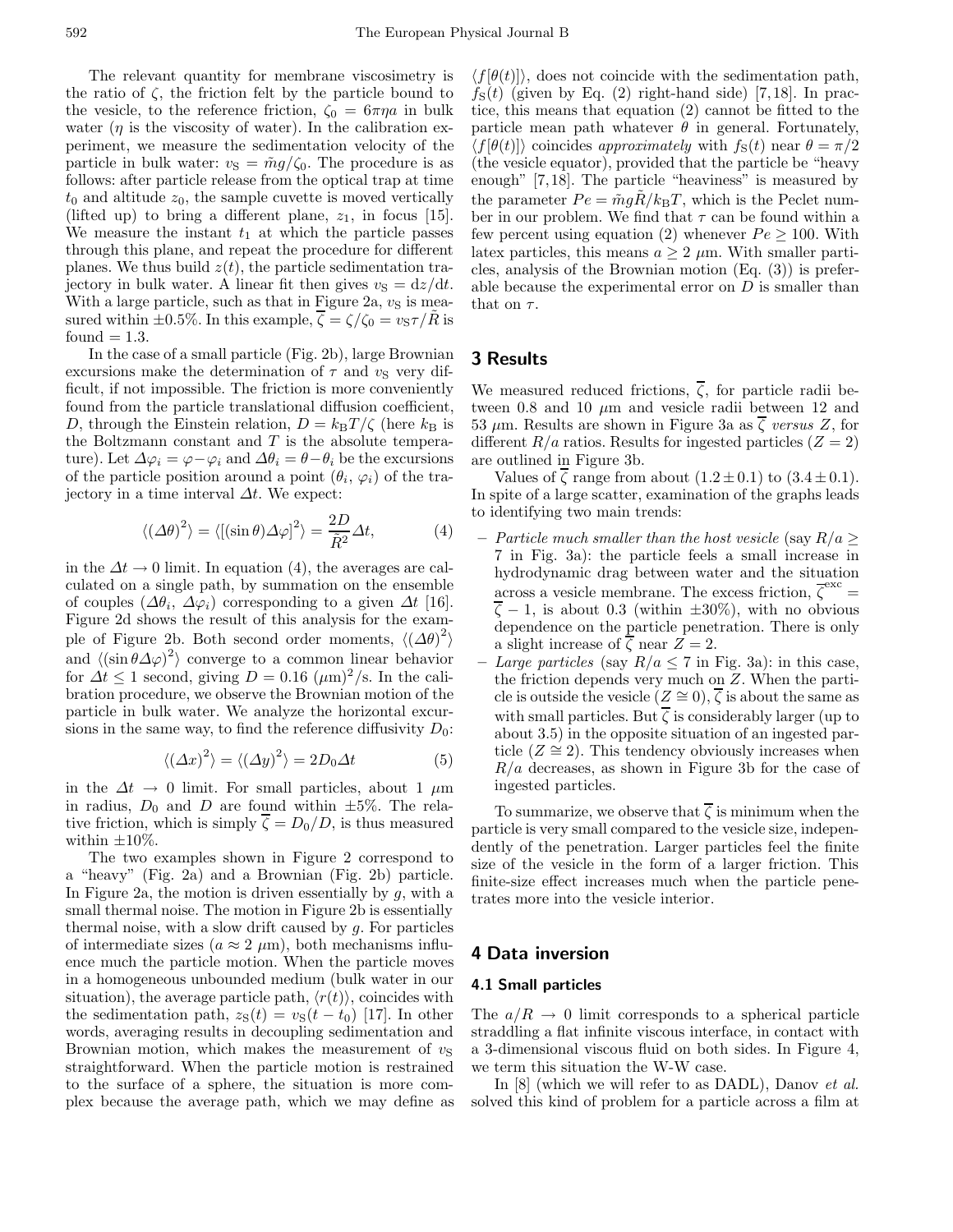

**Fig. 3.** Experimental results. (a) Reduced particle friction versus penetration. Sketches below the graph show the  $Z = 0.1$ and 2 positions for constant  $a$  and  $R$ . The data set is split in 2 subsets: small particles (filled squares) and large ones (open triangles). The top solid line is just a guide to show the increase in  $\overline{\zeta}$  with Z. The bottom line is  $\overline{\zeta}_{\text{th}}(Z)$  in the  $R/a \to \infty$  limit for  $E = 1$  (see Sect. 4.2). (b) Reduced friction for fully penetrated particles  $(Z = 2)$ , versus the vesicle-particle size ratio. Large particles (left end of the graph and sketch below) feel a much larger friction than small ones (at right). The solid line is just a guide to the eye.



**Fig. 4.** Particle across a flat infinite viscous film. When the contact angle is 90◦, simple symmetry allows to find the particle friction in the case of a membrane (WW) from that with a film of half thickness at the water-air (WA) interface.

the water-air interface (denoted W-A or A-W in Fig. 4). Air in this context is a fluid of negligible viscosity, like vacuum. In DADL theory, the contact angle is supposed constant and particle rolling motion is forbidden. The film is infinitely thin, supposed to remain flat during particle motion and the interfacial material (surfactant molecules) is not allowed to slip along the solid particle surface. In other words, surfactant molecules in contact to the particle surface are just stuck to the particle and then do not participate to the membrane flow.

The results of DADL can be applied directly to our problem (W-W) when  $Z = 1$  ( $\alpha = 90°$ ), on the basis of the simple superposition scheme sketched in Figure 4. We denote  $h$  the thickness of the membrane, which we assimilate to a 2-d fluid. In terms of particle friction, the W-W case in Figure 4 is just the superposition of the W-A and A-W situations, with a film of thickness  $h/2$ . This statement can be formulated as:

$$
\zeta_{\rm WW}(h) = 2\zeta_{\rm WA}(h/2),\tag{6}
$$



**Fig. 5.** The function  $\Lambda(x)$ , for a spherical particle across a viscous film and a 90◦ contact angle, in log-log representation. See equation (8) for definition.

for  $Z = 1$ . In DADL, the film is characterized by two dimensionless numbers:

$$
E = \frac{\eta_{\text{S,F}}}{\eta a} \quad \text{and} \quad K = \frac{\eta_{\text{D,F}}}{\eta a},\tag{7}
$$

where  $\eta_{S,F}$  and  $\eta_{D,F}$  are the film (F) shear and dilation viscosities, respectively. Here we follow the definitions of surface quantities for instance by Edwards et al. [19]. Note that surface viscosities have the dimension of a volume viscosity multiplied by a length. Other authors  $(e.g. [20])$ prefer to denote such quantities as  $\eta_{\rm m}h$ , where  $\eta_{\rm m}$ , either  $\eta_{\rm m,S} = \eta_{\rm S}/h$  or  $\eta_{\rm m,D} = \eta_{\rm D}/h$ , has the dimension of a bulk viscosity. For our application (lipid bilayers), we will consider the film as incompressible, and then put  $K = 0$ .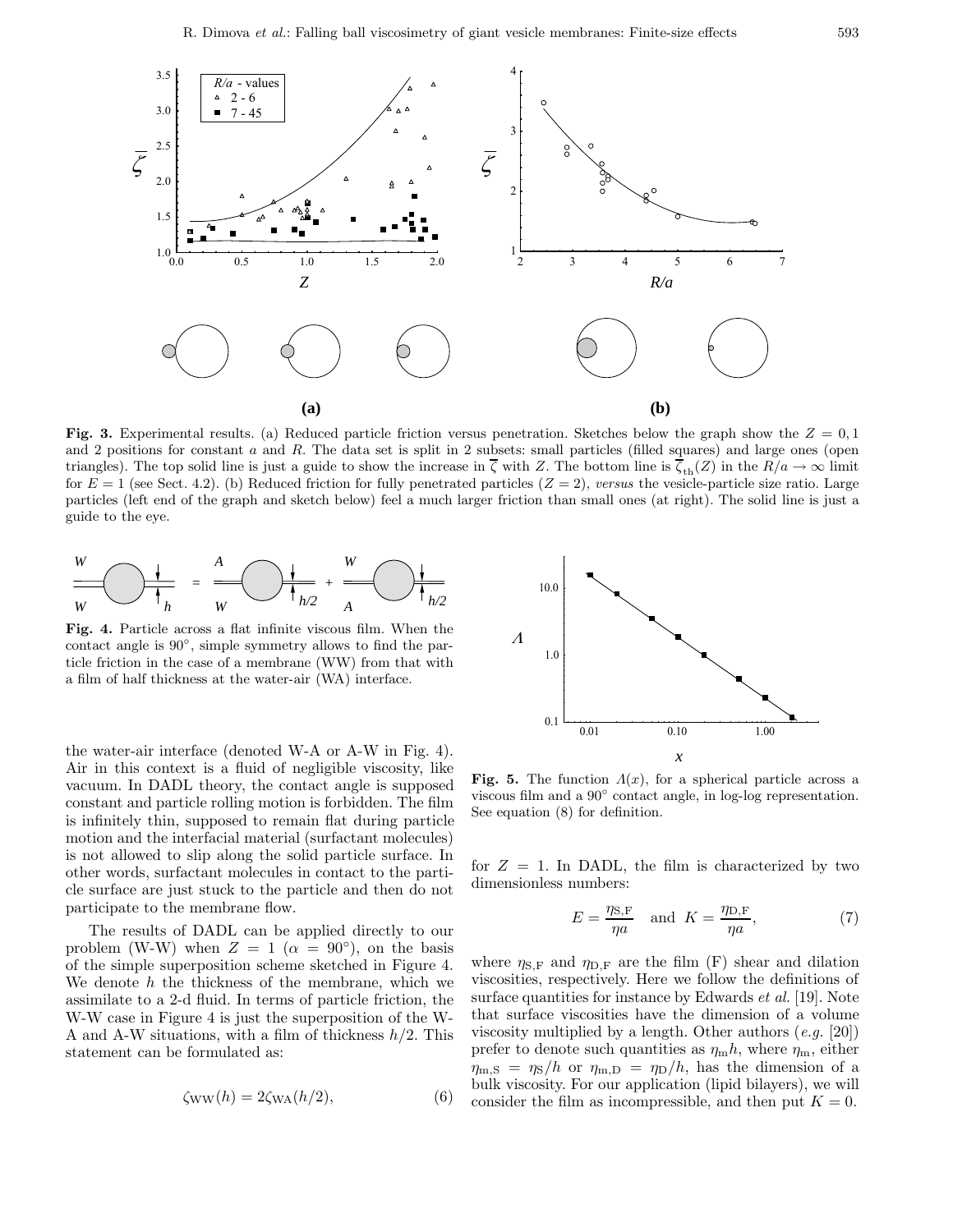It is useful to define a background friction,  $\zeta_{0,WA}$  =  $3\pi\eta a$  for  $Z = 1$ , and  $\zeta_{0,WW} = 6\pi\eta a$ , and an excess friction  $\zeta^{\text{exc}} = \zeta - \zeta_0$ . Following the notation introduced by Saffmann and by Hughes et al. [20], we define the function  $\Lambda$  such that:

$$
\zeta_{\text{WA}}^{\text{exc}} = 4\pi \eta a \Lambda \left(\frac{\eta a}{\eta_{\text{S,F}}}\right),\tag{8}
$$

for  $Z = 1$ . Since the surface viscosity of the membrane,  $\eta$ <sub>S</sub>, is just twice that of the film, equations (6, 8) give:

$$
\zeta_{WW}^{\text{exc}} = 8\pi \eta a \Lambda \left(\frac{2\eta a}{\eta s}\right) \tag{9}
$$

or

$$
\overline{\zeta}_{WW}^{\text{exc}} = \frac{4}{3} A \left( \frac{2\eta a}{\eta_{\text{S}}} \right),\tag{10}
$$

for  $Z = 1$ , as we told. Figure 5 shows a log-log plot of the function  $\Lambda(x)$ , which we built using DADL theory for  $K = 0$ . The plot is nicely fitted to by a simple power law:

$$
A(x) \cong 0.22x^{-0.9},\tag{11}
$$

in the range  $0.005 \leq x \leq 5$ . With  $\eta_s \approx 3 \times 10^{-6}$  sp (we anticipate our final result), the lower boundary (0.005) corresponds to a sphere about ten times larger than the membrane thickness ( $h \approx 4$  nm). Going to smaller particle sizes would not make sense. DADL theory does not apply to particle sizes on the order or smaller than  $h$  (this is so for instance in experiments by Cheung et al. with submicron particles in thick soap films [21]). Equations (9,11) yield:

$$
\zeta_{\text{WW}}^{\text{exc}} \cong 2.93 \eta_{\text{S}} \left(\frac{\eta a}{\eta_{\text{S}}}\right)^{0.1} . \tag{12}
$$

It is interesting to compare this result to that of Hughes et al. [20] for the friction of a disk of radius a in the same membrane:

$$
\zeta_{\text{Disk}} \cong 4\pi\eta_{\text{S}} \frac{1}{\ln\left(\frac{\eta_{\text{S}}}{\eta a}\right) - \gamma},\tag{13}
$$

when  $\eta a/\eta_s \ll 1$ . In equation (13),  $\gamma$  is Euler's constant  $(= 0.577...).$  Equation (13) shows that  $\zeta_{\text{Disk}}$  depends very few on the disk size, which appears only through a logarithmic correction. As well known, this rather paradoxical result is the consequence of the nearly 2-dimensional character of the membrane-disk problem [20]. As the membrane-sphere problem is nearly 2-d too, we arrive at a similar result, not surprisingly. Equation (13) is an exact analytical result, which is valid in the  $\eta a/\eta_s \to 0$  limit. Conversely, equation (12) is not an exact expression, but just an approximate representation of a numerical result in a limited range  $(0.005 \ll \eta a/\eta_s \ll 5)$ . Equations (12, 13) have the common characteristic that  $\zeta_{WW}^{\rm exc}$  and  $\zeta_{\rm Disk}$ depend essentially on  $\eta_s$ , while the dependence on a is just marginal. Nevertheless, notice that equations (12, 13) are

quantitatively different, which means that Saffman's theory for a disk cannot be used to interpret data for spherical particles (much larger than  $h$ , as we told).

We may apply equation (12) to points in Figure 3a corresponding to small particles  $(R/a > 7)$  well across the vesicle contour ( $Z \cong 1$ ). Reduced frictions are about 1.3 for  $a \approx 1 \mu \text{m}$ , which gives  $\eta_s \approx 2 \times 10^{-6}$  surface poise (sp). As we explained in Section 2, the error on  $\overline{\zeta}$  for small particles is about  $\pm 10\%$ . This results in about  $\pm 30\%$  for the above value of  $\eta_s$ .

# **4.2 General**

Values of  $\overline{\zeta}$  for large particles are more accurate, but, as commented in Section 3, they are very sensitive to the finiteness of the vesicle size. To interpret our data in general, we use the recent theory worked out by Danov et al. [9] for the motion of a spherical particle bound to a finite-size vesicle, and which we will refer to as DDP. Here we will just state the main physical assumptions made in DDP and which are of direct relevance to our problem. The readers interested in the hardware of the theory are referred to Danov et al.'s article [9].

In the same spirit as in the original DADL theory, the contact angle in DDP is supposed constant and particle rolling motion is forbidden. In the general theory, the particle moves along the surface of the vesicle, which is supposed to remain spherical (radius  $R$ ). The fact that the particle motion does not distort the vesicle shape is ensured whenever the vesicle excess area is not too large. Experimentally, we observe that this condition is satisfied with electroformed vesicles. Basically, we see no definite alteration of the vesicle equator shape. Moreover, the adequateness of equation (3) to describe the recorded particle trajectories is a good check that the above hypothesis is correct. On the whole, the supposed constancy of the vesicle spherical shape is correct only within the amplitude of the thermally excited shape fluctuations. As the vesicles used in our experiments have very small excess areas, this amplitude is  $\ll R$ , and then is negligible in the context of our problem.

The theory regards the membrane as a single 2 dimensional fluid, i.e. velocity gradients within the membrane and perpendicular to it are forbidden. This means that the theory ignores the possibility for the two monolayers constituting the real membrane to slip relatively to each other. Another assumption is that the membrane material cannot slip along the solid particle surface. This assumption, together with the supposed constancy of the contact angle and the forbidding of particle rolling motion are in line with the experimental observation that the membrane-particle contact line is pinned [11]. With the assumptions made in the model, essentially the above mentioned no-slip condition and the description of the membrane as a single film, the membrane molecules which can move relatively to the particle are only those outside of the contact line, i.e. those belonging to the spherical surface of radius  $R$ . In this context, it is not necessary to know how lipids cover the particle surface, in other words,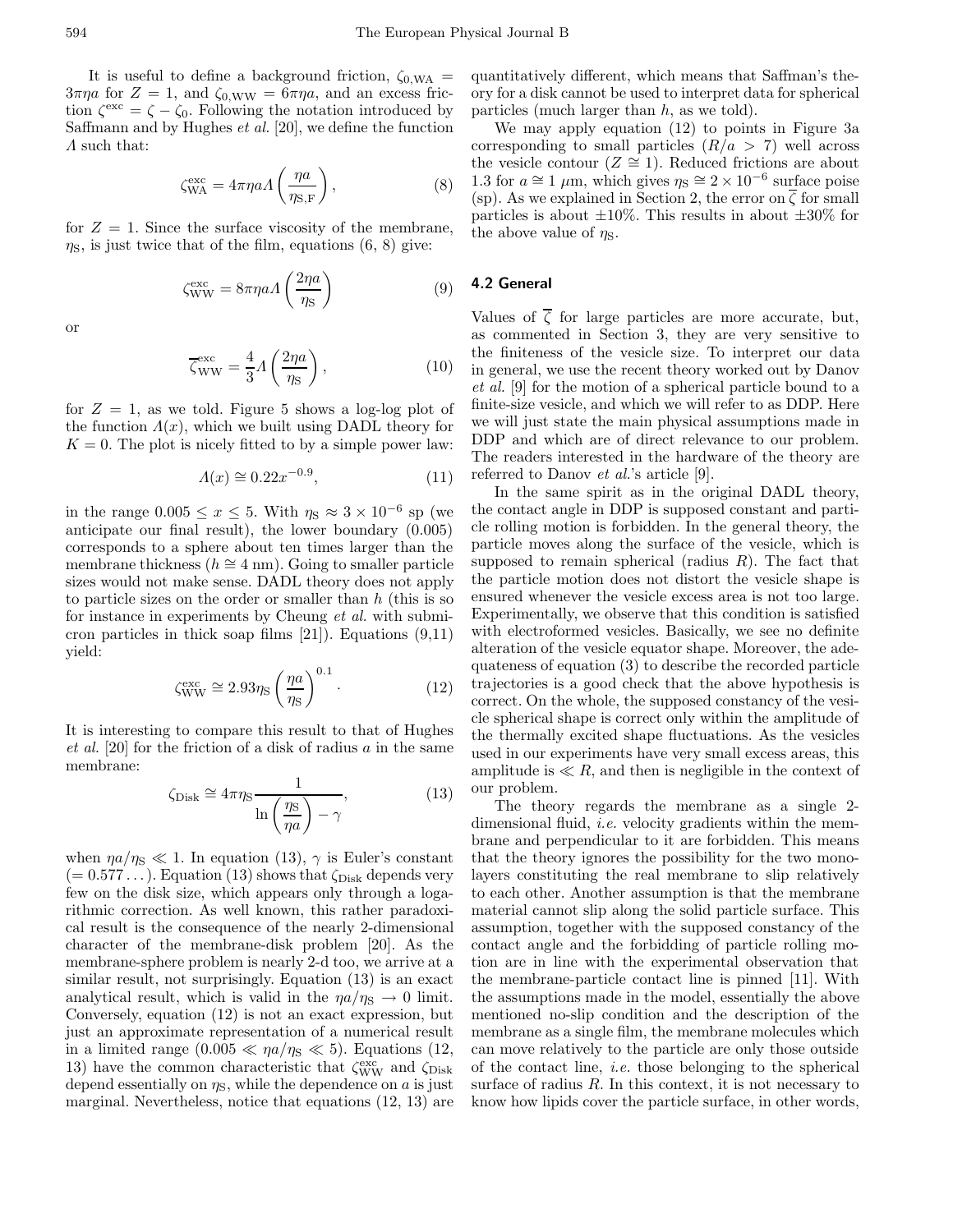what is the wetting configuration [11]. Indeed, this is a great simplification.

Coming back to the real system, involving a bilayer instead of a single film, one might make an objection to the theoretical scheme: we may reason assuming the simplest configuration, i.e. partial wetting of the particle surface by the membrane [11]. In this situation, only one monolayer (the outer monolayer of the vesicle membrane, say monolayer 1) is in contact with the particle. Only the lipid molecules pertaining to 1 are locked to the particle surface. The lipid molecules pertaining to the other monolayer, say 2, are free to diffuse and, then it is possible that monolayer 2 slips along the particle surface (coated by lipids of 1). In fact, a simple quantitative argument shows that this degree of freedom does not play a significant role in our problem. The argument is based on estimating the friction force,  $F_{\text{slip}}$ , which this slip mechanism would produce on the particle.  $F_{\text{slip}}$  is on the order of  $b_{\text{S}}a^2V$ , where  $b_{\text{S}}$  is the coefficient of viscous friction between two lipid monolayers [22] and V the particle velocity. From literature data [6,22], we may put  $b_S \approx 10^6$  dyns cm<sup>-3</sup>. The corresponding dimensionless friction coefficient,  $\overline{\zeta}_{\text{slip}} = b_{\text{S}}a^2/6\pi\eta a$ , is found  $\approx 10^3$ , at least. Since  $\overline{\zeta}$ , both in experiments and from the theory (see below), is between 1 and 4, we conclude that the slip mechanism has a negligible influence on the particle motion. Thus one may view the bilayer as a single film, as we proposed.

Let us go on with the model. The vesicle-particle system is supposed isolated in space. The friction,  $\zeta$ , is defined as in equation (2), supposing an external force (gravity in Eq. (2)) acting on the particle. The hydrodynamic equations in DDP are similar to those in DADL, but here the phases on both sides of the membrane are made of the same fluid, supposed incompressible and Newtonian (viscosity  $\eta$ ). The vesicle membrane is modeled as a 2-d Newtonian fluid, whose viscous properties are characterized by  $E = \eta_{\rm S}/\eta a$  and  $K = \eta_{\rm D}/\eta a$ . The velocity field (*v*) follows the usual Stokes equation in both 3-d media and the Stokes-Boussinesq equation in the membrane [19]. Following the same procedure as in DADL, equations are written in a special curvilinear coordinate system, which allows to transform the initial 3-variable problem  $(v$  and the pressure, P, depend on 3 space variables) into a 2-variable  $(x_1,$  $x_2$ ) one. Hydrodynamic equations in the  $(x_1, x_2)$  space are solved numerically using the so-called "alternatingdirection-implicit method" [23,24]. The procedure yields the  $v$  and  $P$  fields everywhere in the system, from which the hydrodynamic drag force and torque acting on the particle are computed. Input parameters of the numerical code are  $E, K, R/a$  and  $Z$ .

In this work, the code was run on a Digital Alpha 3500 workstation. Computing time depends on the values of input parameters and, of course, on the required numerical accuracy. For instance, with  $E = 2$ ,  $K = 0$ ,  $R/a = 5$  and  $Z = 1$ , it took about 2 hours of CPU time to find  $\zeta$  within  $\pm 1\%$ . Bringing Z close to 0 or 2 makes the computation extremely long (about 48 hours for  $Z = 1.95$ , other inputs unchanged).



**Fig. 6.** Theoretical friction ratio in the limit of an inviscid vesicle membrane  $(E = K = 0)$ . Finiteness of the vesicle size results in large friction values for large particles, even in the case of a non viscous membrane.

Figure 6 shows results corresponding to  $E = 0, K = 0$ , i.e. a perfectly inviscid membrane. For very large size ratios  $(R/a = 50, 100)$ , the particle feels nearly no excess friction ( $\overline{\zeta} \cong 1$ ), which is what one might expect intuitively. But with smaller vesicles  $(R/a \leq 10)$ ,  $\overline{\zeta}$  is found definitely  $> 1$ : the effect considerably increases when the particle penetrates more into the vesicle and when R decreases. This is exactly the tendency which we observed experimentally (Fig. 3). The physical reason for the augmented friction is the fact that the portion of the particle inside the vesicle moves in a finite volume. Looping of streamlines inside the volume necessarily increases dissipation. This kind of "re-circulation" effect [25] is obviously highest with a fully penetrated particle  $(Z = 2)$ , but still present when the particle is tangent externally to the vesicle contour  $(Z = 0)$ , because some flow is still excited inside the vesicle through the membrane.

To interpret our data quantitatively, we computed theoretical values of the reduced friction,  $\overline{\zeta}_{\text{th}}$ , corresponding to all experimental parameters,  $R$ ,  $a$  and  $Z$ , for different values of  $\eta_s$  (we kept  $K = 0$  as before). The bottom solid curve in Figure 3a represents  $\zeta_{\text{th}}(Z)$  in the  $R \to \infty$  limit for  $a = 3 \mu \text{m}$ ,  $\eta_{\text{S}} = 3 \times 10^{-6}$  sp (this example corresponds to  $E = 1$ ). Clearly this curve fits to the base of the data cloud, where all points correspond to particles about a micrometer in radius. Notice that the curve is nearly flat (except near to  $Z = 0$  or 2), which is what one might expect since the  $R \to \infty$  limit brings us back to the 2-d problem of the flat infinite membrane.

For a general comparison of computed frictions to experimental ones,  $\zeta_{\rm exp},$  we plotted the ratio of excess frictions,  $\rho = (\bar{\zeta}_{exp} - 1)/(\bar{\zeta}_{th} - 1)$  versus the size ratio  $R/a$ . Results are shown in Figure 7. In this representation, the  $\rho = 1$  line is the master curve where all points should merge, if the model is correct and if a proper value of the adjustable parameter,  $\eta_s$ , has been chosen. Two sets of points are represented, corresponding to  $\eta_s = 3 \times 10^{-6}$  sp (filled symbols) and  $7 \times 10^{-6}$  sp (open circles).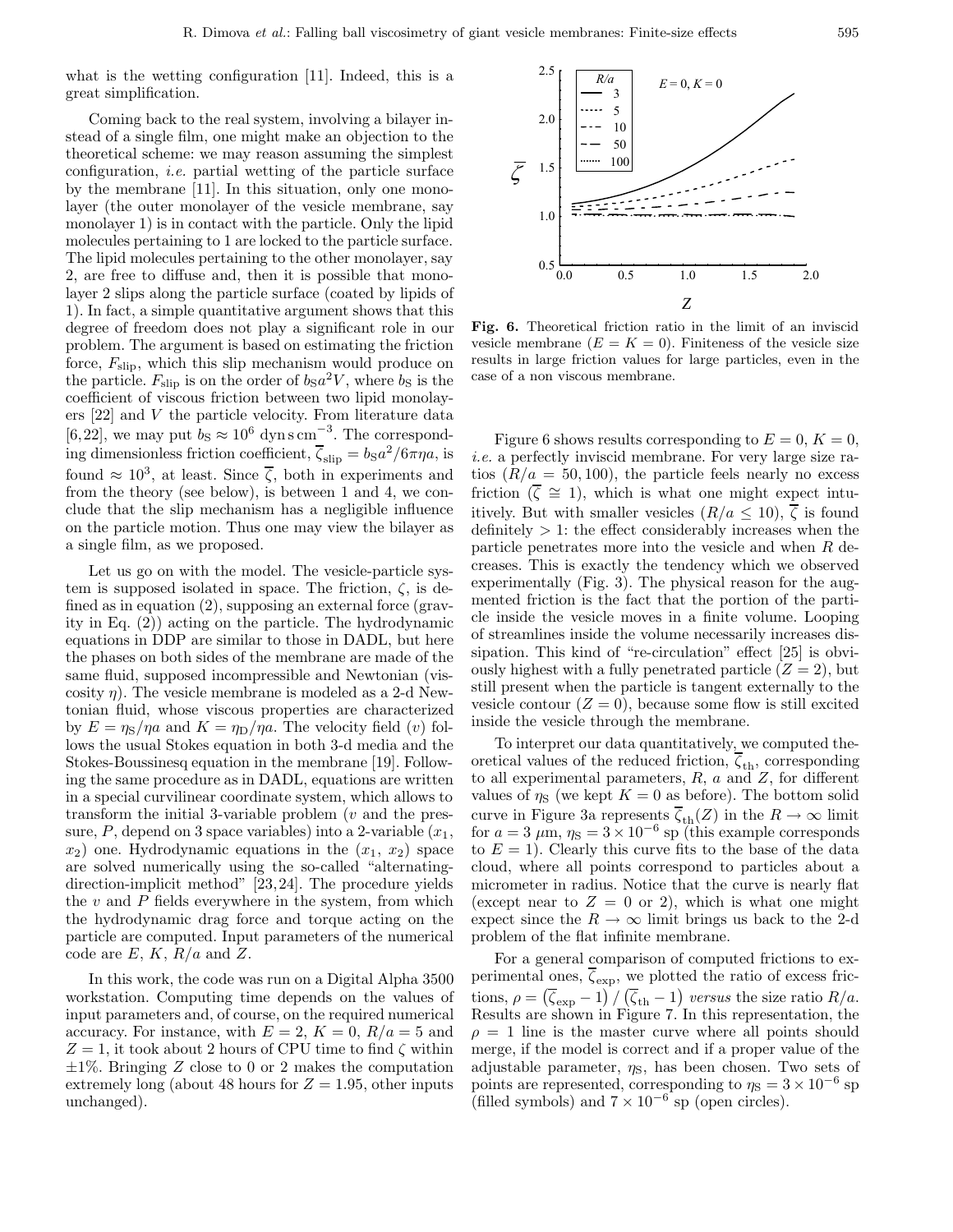

**Fig. 7.** Comparison of experimental  $(\overline{\zeta}_{exp})$  to computed  $(\overline{\zeta}_{th})$ frictions, for different size ratios.  $\rho(\overline{\zeta}_{exp} - 1)/(\overline{\zeta}_{th} - 1)$ . Filled triangles correspond to  $\eta_s = 3 \times 10^{-6}$  sp and open circles to  $\eta_{\rm S} = 7 \times 10^{-6}$  sp. Arrows show the change in  $\rho$  between the  $2$ values of  $\eta_s$ , for different size ratios.

# **5 Discussion**

A striking result of the above analysis is that  $\rho$  values do not gather on the master line, within experimental error and whatever the value of  $\eta_s$ . The obvious conclusion is that the experimental systems are more complex than assumed in the theory. One may infer different kinds of complication, which we already briefly hinted at in Section 2.1:

- (i) bi- or even multi-bilayer membranes;
- (ii) substructures (smaller vesicles, filaments...) attached to vesicle membranes;
- (iii) uncontrolled connections to other vesicles nearby.

One may easily predict that any of these complications will increase the value of  $\zeta$  above that of the ideal system. Hopefully, one may bet that at least a few among our samples were close to ideal and that they correspond to minimal frictions. If this analysis is correct, the ideal systems should be found at the bottom of the data cloud in Figure 7, along the  $\rho = 1$  line. Since there is no relation between particle size and vesicle ideality, ideal systems, if not exceptional, should be found for very different  $R/a$  ratios, and then define a rather straight horizontal boundary at the bottom of the data cloud. This is our criterion to decide what value of  $\eta_s$  best fits to our data. Clearly,  $\eta_s = 3 \times 10^{-6}$  sp does well, while the other value,  $7 \times 10^{-6}$  sp does not.

To explain the anomalies in the data set, we have to estimate the impacts of the above listed complications on particle friction:

(i) Multilamellarity: in 82, Waugh [3] pioneered the field of lipid membrane viscosimetry with a technique based on pulling a filament out of a vesicle. Analysis of his data set led him to estimating only a lower boundary of the surface viscosity,  $\eta_{\text{S,min}}$ , exactly as in our case. Waugh argued that the multi-layer structures of most his vesicles were the reason for the very large scatter (up to a factor of 30) of  $\eta_s$  values above  $\eta_{\rm S,min}$ . We doubt that this explanation hold in our situation, because the presence of many multi-layer vesicles would be signed by a quantification of frictions. Notice that most of anomalously large frictions are found with large particles (small  $R/a$  ratios), for which the accuracy in  $\zeta$  is highest. A discretization of  $\rho$  would be beyond experimental error and then visible in the graph. There is nothing such in Figure 7. However note that the absence of a visible discretization of  $\rho$  does not mean that all our vesicles were unilamellar. We just state that multi-lamellarity alone cannot explain the distribution of  $\rho$  values in Figure 7.

- (ii) Substructures: this argument does not hold more. The reason is that localized defects on the membrane should show up as accidents on the particle trajectories. Again with large particles, sedimentation trajectories span a very large domain in  $\theta$  and nothing like an anomalous localized slowing down was detected. Trajectories were conform to equation  $(3)$ , *i.e.* each particle felt a spatially uniform viscosity.
- (iii) Connections to other vesicles: such connections may prevent the vesicle to which the particle is attached from rotating as a whole. Overall rotation is permitted in DDP theory and is a reality in experiments with large particles. This can be realized very simply as follows: suppose that the membrane be extremely viscous, say like a gel in which the particle is trapped. In this situation, the particle just acts as a marker of the vesicle motion. The particle trajectory is the solution of the following equation:

$$
\tilde{m}g\tilde{R}\sin\theta = \zeta_{\rm rot}\frac{\mathrm{d}\theta}{\mathrm{d}t} \,. \tag{14}
$$

Here  $\zeta_{\rm rot}$  is the rotational friction coefficient of the (solid) vesicle-particle complex. For simplicity we may suppose the complex to be spherical, which amounts to supposing  $Z = 2$ . In this case,  $\zeta_{\text{rot}}$  is simply equal to  $8\pi\eta\tilde{R}^3$  [25]. Note that equation (14) is equivalent to equation (3), with a particle reduced friction  $\overline{\zeta}_{\infty} = 4R/3a$  (here the subscript  $\infty$  means  $\eta_{\rm S} \rightarrow \infty$ ).

The value of  $\overline{\zeta}_{\infty}$  is relevant to estimate the importance of vesicle overall rotation in the general situation of a finite viscosity. With small particles (say  $R/a > 10$  in our experiments),  $\overline{\zeta}_{\infty}$  is considerably larger than  $\overline{\zeta}$ : in this case, the picture of the particle shearing the membrane of a globally immobile vesicle is correct. Membrane flow does not propagate far out of the particle position, and then connections on the rear side of the vesicle do not influence the particle motion. With large particles,  $\overline{\zeta}_{\infty}$  remains larger than computed values of  $\overline{\zeta}$  for finite viscosities (as one might expect, since  $\overline{\zeta} \to \overline{\zeta}_{\infty}$  when  $\eta_{\rm S} \to \infty$ ), but their orders of magnitude become comparable. For instance, with  $R/a = 2$ ,  $\eta_s = 3 \times 10^{-6}$  sp, we find  $\overline{\zeta} = 2.5$  and  $\overline{\zeta}_{\infty} = 2.7$ . This means that a large particle both shears the membrane and makes the vesicle rotate as a whole. This is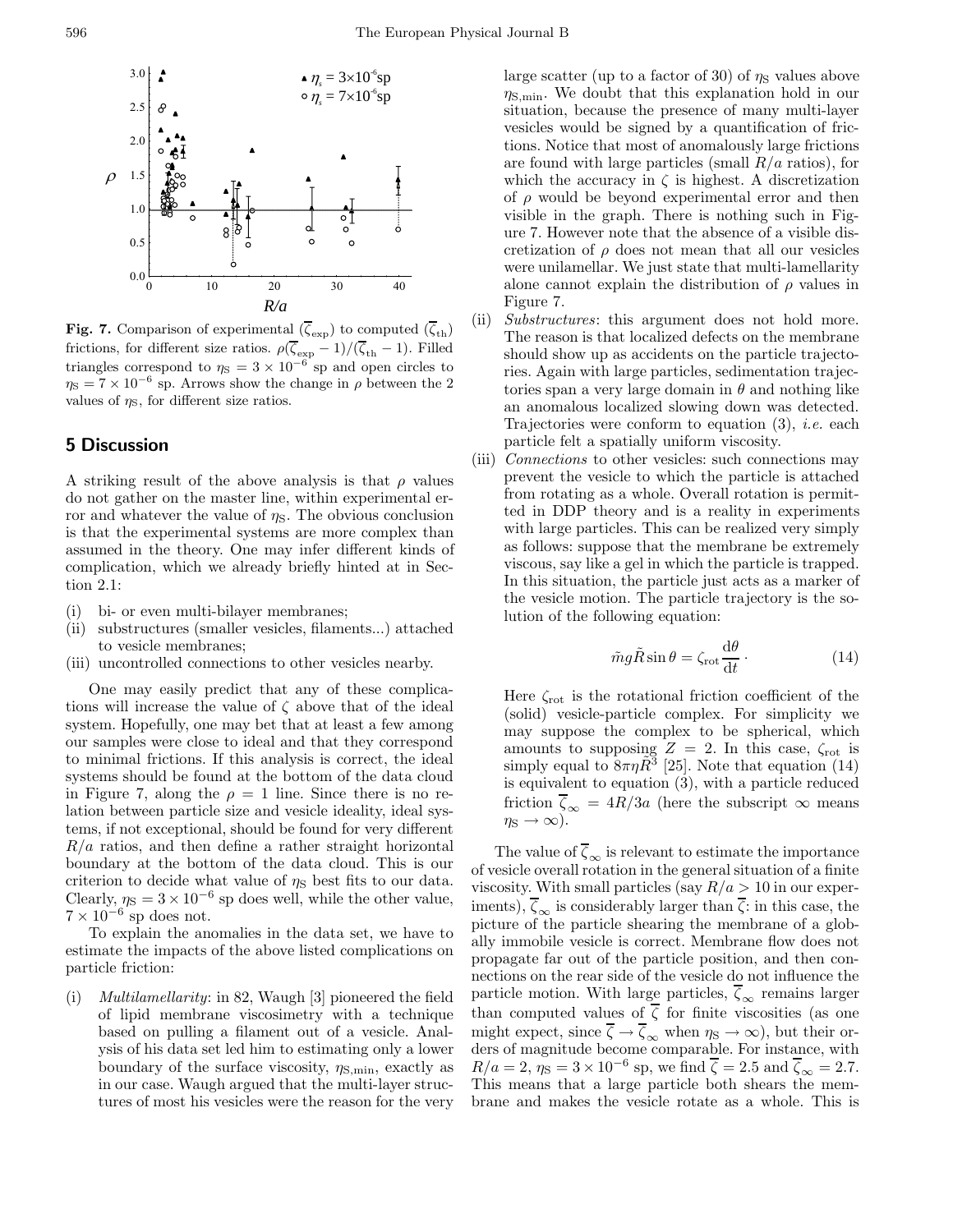

**Fig. 8.** Same data as in Figure 7 for  $\eta_s = 3 \times$  $10^{-6}$  sp. Analysis in terms of vesicle connectivity: open circles correspond to nearly "ideal" vesicles (example shown in photo 1), asterisks to "connected" spherical vesicles (photo 2) and filled triangles to strongly adhered vesicles (photo 3).

the theoretical scenario, for an ideal system. In a real system such as in the above example, anything which may hinder vesicle rotation will considerably influence the particle trajectory. In practice, the presence of contacts to nearby vesicles may be enough to explain the anomalous values of  $\rho$  in Figure 7.

In the experiment, it is not possible to directly view the contacts between a spherical vesicle and the surrounding ones. The microscope image just shows contours of nearby vesicles which intersect that of the selected one. We may simply bet that the multiplicity of overlapping contours is an indication of the abundance of contacts. We used this rough criterion to discern 2 categories of spherical vesicles in our data, according to their degrees of entanglement with neighbors, or, equivalently, to their degrees of externality relatively to the cluster. Ideal or nearly ideal vesicles (open circles in Fig. 8 and insert photograph 1) are almost free of intersections with neighbor contours; there is even an example of a vesicle which was completely detached from the cluster. In the intermediate category (asterisks and photograph 2), the selected vesicle is partially embedded in the cluster; only the outer portion of the vesicle contour is free of overlaps with neighbors. There is a third category (filled triangles and photograph 3) in Figure 8, which corresponds to vesicles which were non spherical because their rear sides were apparently flat and stuck to the platinum electrode. Figure 8 clearly shows a correlation between anomality in  $\rho$  and non ideality: highest values of  $\rho$  are found with large particles and vesicles of the above-defined second and third categories. This correlation definitely supports our view that vesicle rotation hindrance is the cause of the problem.

# **6 Conclusion**

We studied the problem of falling-ball viscosimetry of giant vesicle membranes, with different particle (a) and vesicle  $(R)$  sizes. A major goal of this study was to determine a value of the membrane shear viscosity  $(\eta_S)$  that might be termed "robust", i.e. independent of a and R. We experimented on SOPC at room temperature, with polystyrene particles of different sizes, for  $0.03 \le a/R \le 0.5$ . The friction  $(\zeta)$  felt by each particle moving on a vesicle surface was determined either from its Brownian motion or from its sedimentation path, depending on the value of the Peclet number.

Experimental results showed that the particle motion was considerably slowed down when the particle was large and penetrated more inside the vesicle. This finding is well in line with the prediction of the recent hydrodynamical theory of the vesicle-spherical particle problem [9]. According to theory, the finiteness of the vesicle size has a twofold effect:

- (i)  $\zeta$  is increased by the re-circulation flow inside the vesicle;
- (ii) the possibility for the vesicle-particle complex (supposed ideal, i.e. isolated in water) to rotate as a whole keeps  $\zeta$  within an upper bound,  $\zeta_{\infty}$ , on the order of  $R/a$ .

We found that both (i) and (ii) are important in our experiments with large particles. Some of the measured frictions were found  $\geq \zeta_{\infty}$ , from which we concluded that the overall rotation of the corresponding vesicles was hindered by connections to neighbors.

Data inversion by means of DDP theory [9] led us to selecting a subset of "ideal" vesicles, ideality meaning no indication of multi-layer structure or of overall rotation hindrance. This subset covers the full range of particle sizes, from about 1 to 10  $\mu$ m, and is consistent with  $\eta_{\rm S} = 3 \times 10^{-6}$  sp, the value announced in the preliminary work by Velikov *et al.* [7] with small particles ( $a \approx$  $4 \mu m$ ). This value is in line with other estimates of model membranes viscosities obtained from other techniques